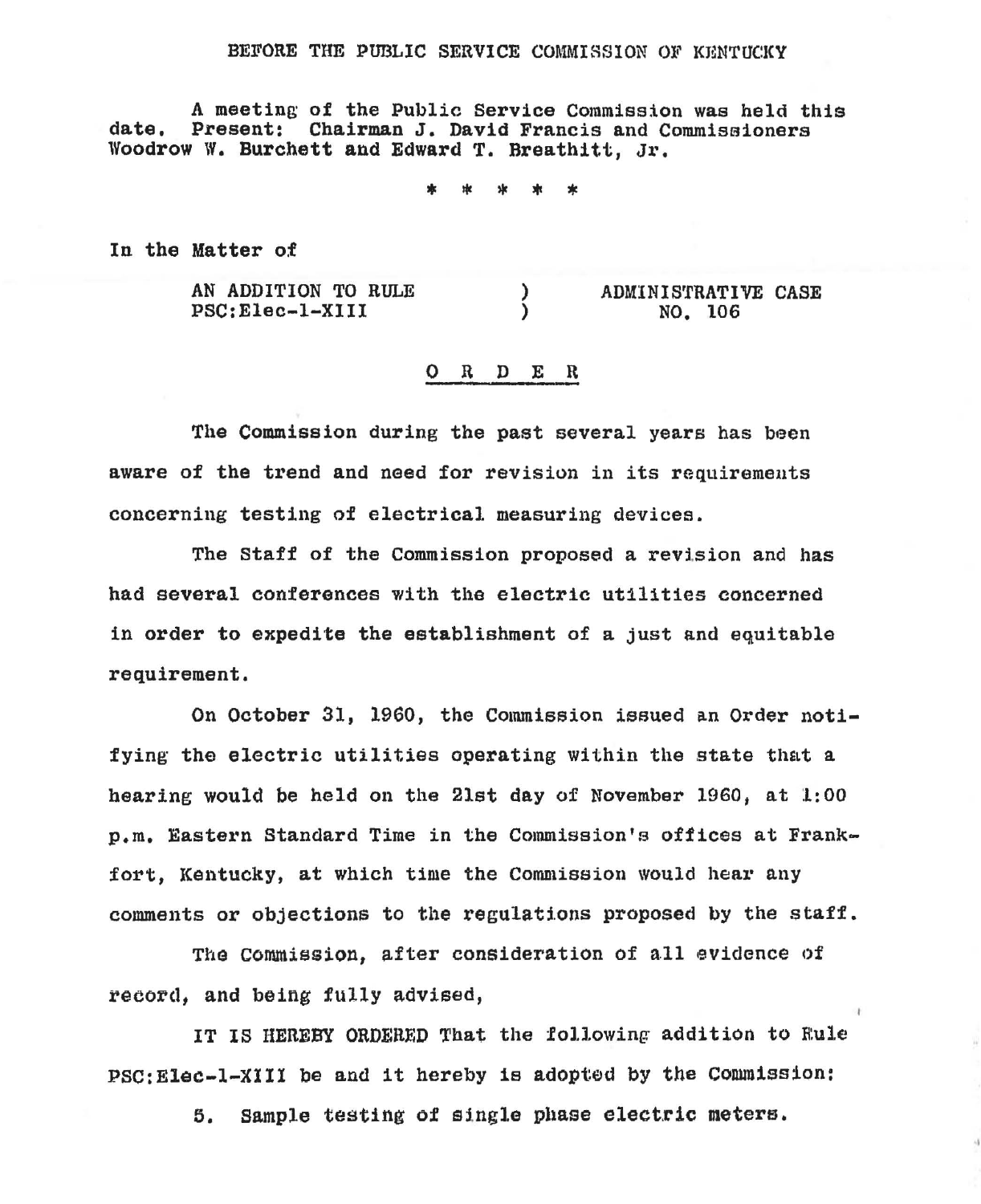$A$  utility desiring to adopt a scientific sample meter testing plan for single phase meters rated 12 KVA and less shall submit its plan to the Commission for approval. Upon such approval the sample testing plan may be followed in lieu of the periodic test prescribed in 2. (a) ii above. The plan shall include the following:

(a) Meters shall be diVided into separate groups to recognize differences in operating characteristics due to changes in design, taking into consideration date of manufacture and serial number,

(b) The sampling procedure shall be based upon accepted statistical principles.

(c) The same sampling procedure shall be applied to each group.

{d) Each utility authorized to test meters by sample meter testing plan shall comply with the following conditions:

1. Each year, after the sampling procedure has been applied to each group of meters and the accuracy of the groups determined, the utility shall use the following table to determine the percentage of the total meters in each group to be tested, The number of meters in the sample tested may ba included in the total when determining the number of additional meters required to be tested from the table below. The number of meters in addition to the sample shall be taken from those meters in each group longest in service since the last previous test.

| Percentage of Meters Within<br>Limits of 2% Fast or Slow<br>(Indicated by Sample) |                      |             | Percentage of Meters<br>to be Tested Annually |
|-----------------------------------------------------------------------------------|----------------------|-------------|-----------------------------------------------|
| 99.0                                                                              | $\mathbf{a}$         | 100.0       | 2                                             |
| 98.0                                                                              | $\bullet$            | 98.9        | 4                                             |
| 97.0                                                                              | $\frac{d-1}{2}$      | 97.9        | 6                                             |
| 96.0                                                                              | $\ddot{\phantom{a}}$ | 96.9        | 8                                             |
| 95.0                                                                              | $\pmb{\text{a}}$     | 95.9        | 10                                            |
| 93.0                                                                              | $\overline{a}$       | 94.9        | 12                                            |
| 91.0                                                                              | <b>WHE</b>           | 92.9        | 14                                            |
| less                                                                              |                      | than $91.0$ | 16                                            |

Provided, however that no meter shall remain in service without periodic test for a period longer than 25 years.